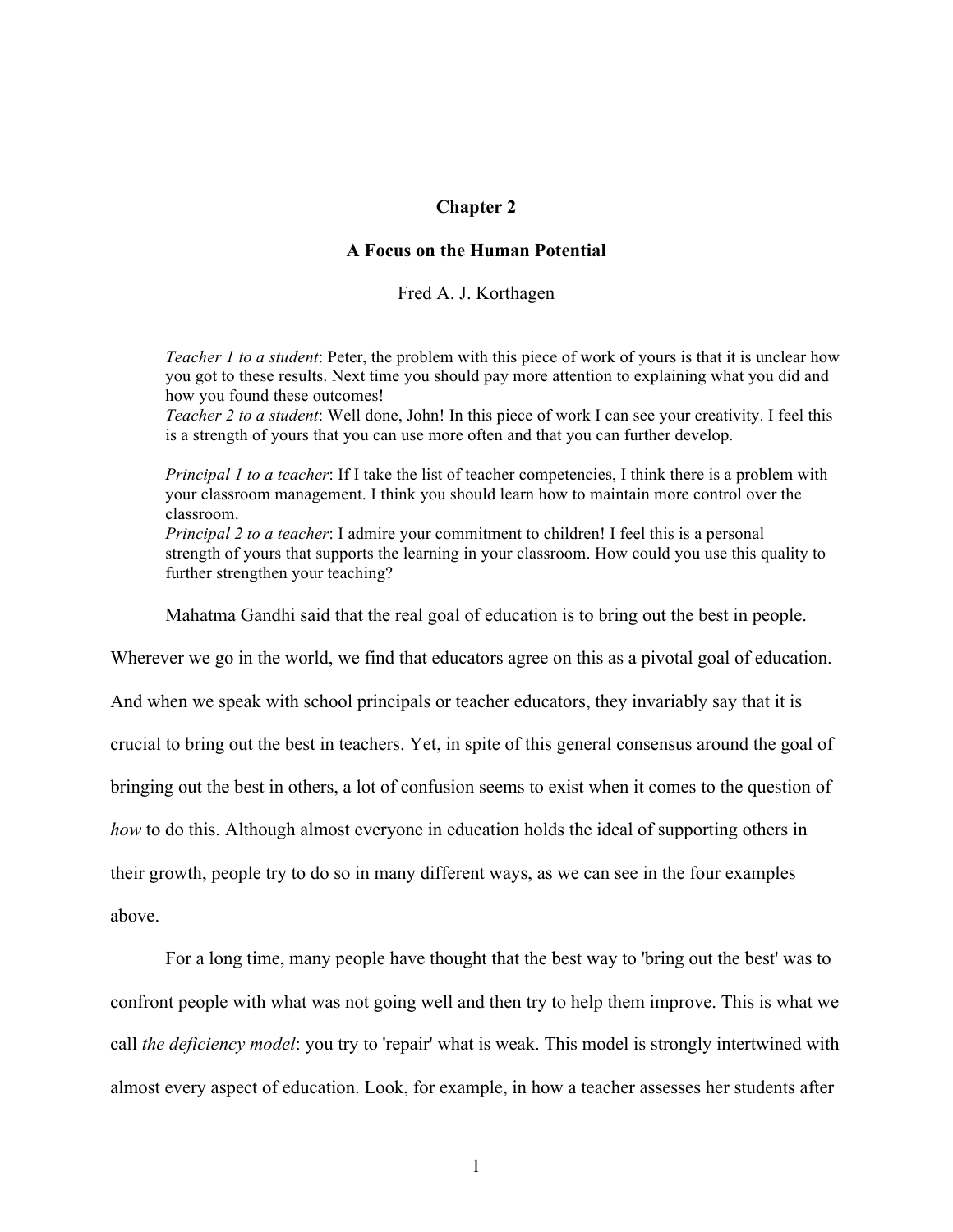completing a test. Most teachers mark the parts that are incorrect. Very few teachers write positive remarks in the margin at places where the students have done well. Or observe an evaluative meeting between a school principal and a teacher that focuses on assessing the teacher's instructional planning and implementation. In general, most of the time in such a meeting is devoted to what could be improved in the teacher's behavior and not to an in-depth analysis of the teacher's strengths. But there are some positive exceptions. Some school principals and superintendents have discovered that professional growth among educators is strongly promoted if the evaluative emphasis is put on what goes well and how this can be extended.

### **Positive Psychology**

The deficiency model in education is grounded in a more general view of human growth that has influenced our society as a whole, probably as a result of this dominant view in psychology. During the 20th century, psychologists have become better and better at mapping and diagnosing abnormalities and traumas in people, at searching for causes to be found in people's life histories, and at finding and prescribing treatments. The idea was that as soon as we know what exactly is the problem with a person, we then may find a solution and 'cure' the person. Martin Seligman, who was the president of the American Psychological Association around the turn of the  $21<sup>st</sup>$  century, took a brave stance against the deficit orientation that was common among almost all of his psychologist colleagues. Together with Mihaly Csikszentmihalyi, who is well known for his publications on the concept of *flow,* Seligman wrote an often quoted article stating that for too long, psychology had focused on pathology, weakness, and the damage done to people (Seligman & Csikszentmihalyi, 2000). According to these two influential psychologists, a critical review of the psychological literature showed that the deficiency model has not been very effective in enhancing people's well-being.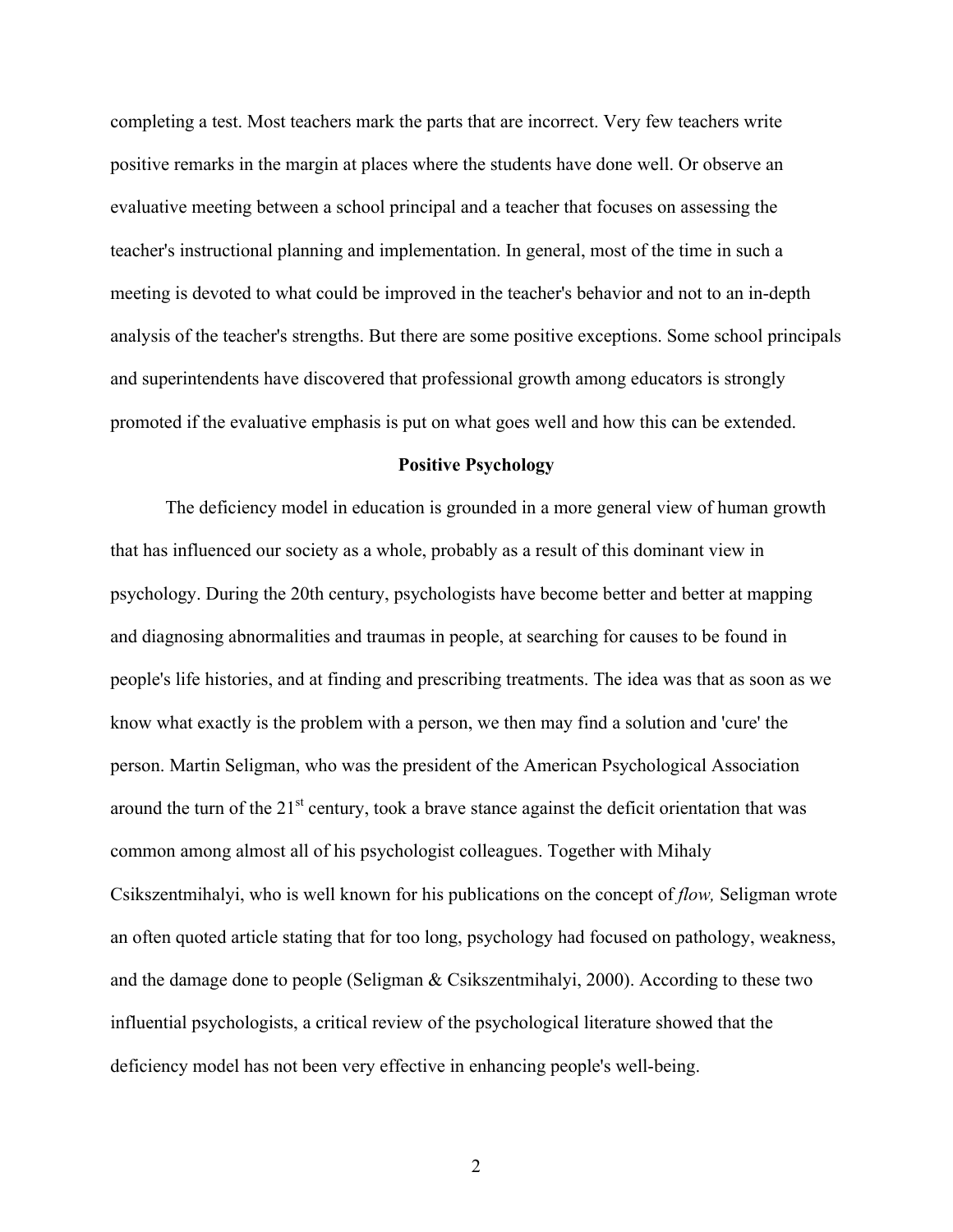Seligman and Csikszentmihalyi emphasized that psychology had insufficiently acknowledged the human potential. Since the year 2000, Seligman has supported the development of a completely new direction in psychology, called *positive psychology*, which focuses on people's strengths as the fundamental basis for growth. Seligman speaks about nurturing people's *psychological capital* in order to help them develop resilience, the capacity to overcome problems and to see new opportunities in times of trouble. In the end, this makes people more happy, or, to say it in more scientific terms, it enhances people's well-being.

Seligman and Csikszentmihalyi (2000) emphasized that "treatment is not just fixing what is broken; it is nurturing what is best" (p. 7). Hence, they pointed to the importance of positive traits in individuals, which they call *character strengths*, such as creativity, courage, perseverance, kindness, and fairness (Seligman, 2002; Peterson & Seligman, 2004). Central issues in positive psychology are how such strengths can help people cope better with their lives, and enhancing resilience and well-being. These seem to be issues that are also highly relevant for education.

There have been other developments that foreshadowed the rise of positive psychology long before this new branch of the field was founded. For example, in the second half of the 20th century, the psychologists Rogers and Maslow also focused on the human potential. Their work, grounded in extensive experiences in therapeutic relationships, became the basis for a more student-oriented approach in education that focused on the relationship between the teacher and the student and on the qualities of acceptance, respect, genuineness, and empathy as important ingredients of a teacher's attitude. Although the humanistic-based view, as it was called, created many positive changes in classrooms, for the most part it seemed not much more than just a view, or a 'belief', and little rigorous research was carried out to provide evidence that the principles of a humanistic-based education were effective or made a difference in students' learning. The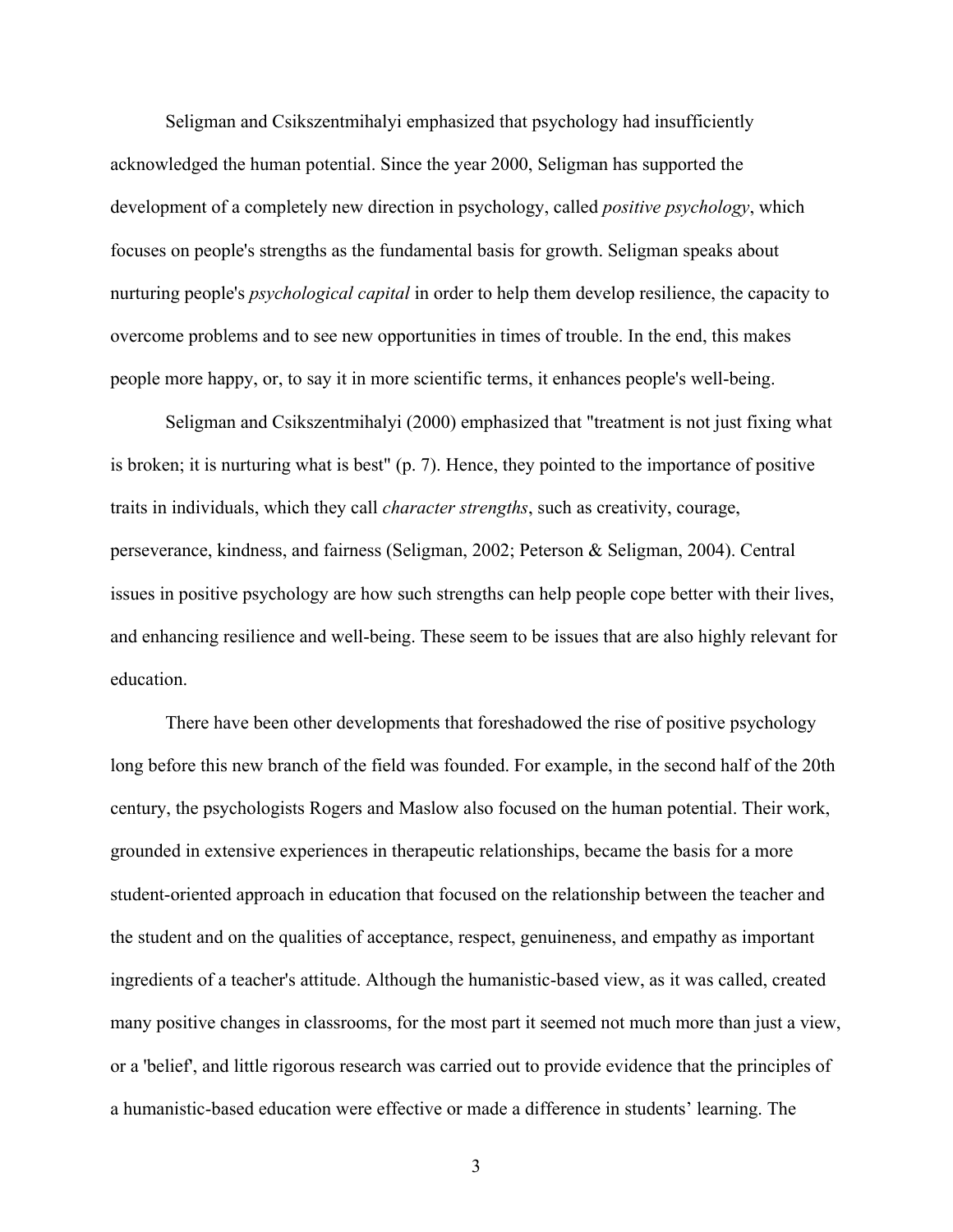strength of positive psychology is its focus on solid empirical research, which has, for example, led to evidence-based approaches for helping people identify their personal strengths and build on them.

The change that we are talking about is the change from focusing on the negative and problematic to focusing on quality, potential, and opportunities. Some people make a caricature of this 'new' view of personal growth. They say that, in this new vision, everything is possible and that you will become happy, as long as you think positively and keep smiling. Of course, this is not true, and the caricature has very little to do with positive psychology, which instead says that it helps to know and build on your own personal qualities and to be very conscious about how you do this. It is possible to deal with struggles and misfortunes in a way that makes us stronger and happier. Positive psychologist Barbara Fredrickson (2002) conducted some interesting empirical studies that showed how a focus on failures and inadequacies is counterproductive to creativity, whereas a focus on positive aspects makes people more open, creative, motivated, and effective. Together with mathematician Losada, she was able to conclude from observations of effective management teams and people in happy marriages that people need at least three times as many more positive than negative experiences in their professional or personal relationships in order to grow (Fredrickson & Losada, 2005). This conclusion may challenge the philosophy and practice of many in the field of education!

What has become clear through the work of researchers in positive psychology is that we can influence our own well-being, not by just digging into our problems and trying to 'solve' them, but by building on our strengths, our *psychological capital*. However, an important assumption underlying this book is that the positive side of things is only half the story, as we also take seriously the problems people–children or adults–encounter during their daily struggles. The approach we describe in this book is, ultimately, about connecting the negative and the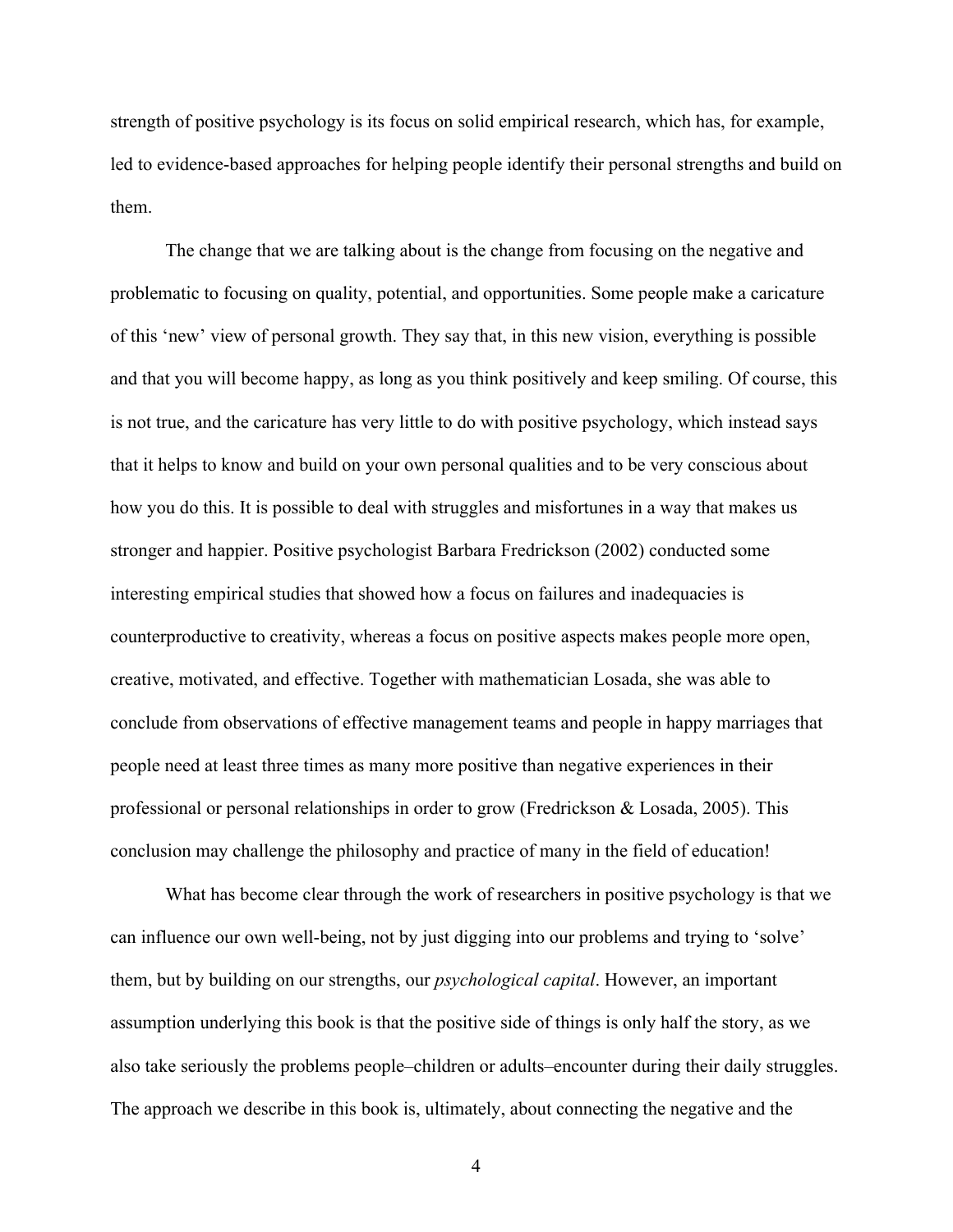positive: how can you utilize your problems to discover your qualities, and end up happier and

stronger?

#### *Exercise*

1. Think back on an inspiring situation, in your work or in your private life, in which you were interacting with one or more other people. Look back at this experience with a focus on what you did in the situation and how you did this. And how did you feel? Was a there a certain quality in you that came to the fore, a personal strength?

2. Now go back to a situation that was less pleasant or that was difficult, or perhaps even a situation in which you felt stuck. What was so unpleasant or difficult in this situation? What happened within you? What did you think? How did you feel?

3. Is there a difference in the degree to which you used your personal strengths in both situations? 4. Regarding the unpleasant or difficult situation, was there a possibility to use one of your personal strengths more?

This exercise may have helped you discover or remember some core qualities in you, and

perhaps it even gave you some ideas about how you can use these more often in your work or in

your private life. But perhaps it was difficult for you in this exercise to focus on your strengths.

Most people are so used to dwelling on their failures and nasty experiences, instead of their

successes and assets, that the negative aspects often draw all the attention.

Although we believe there are certainly benefits to understanding more about your own problems and traumas, and how they can be grounded in your personal history, this doesn't always lead to a solution for today's problems*.* Sometimes these problems even get worse because, for example, you start to believe that something is wrong with you. This belief system alone can create serious problems. For instance, if you think that you are not able to learn mathematics, this may rapidly become a self-fulfilling prophecy, which may create a block to ever learning how to solve quadratic equations.

## **Core Qualities in Teachers**

We will now discuss what the view of positive psychology could mean for education. Let us first look at what we mean by teachers' strengths and their psychological capital. After that, we will turn our attention towards students.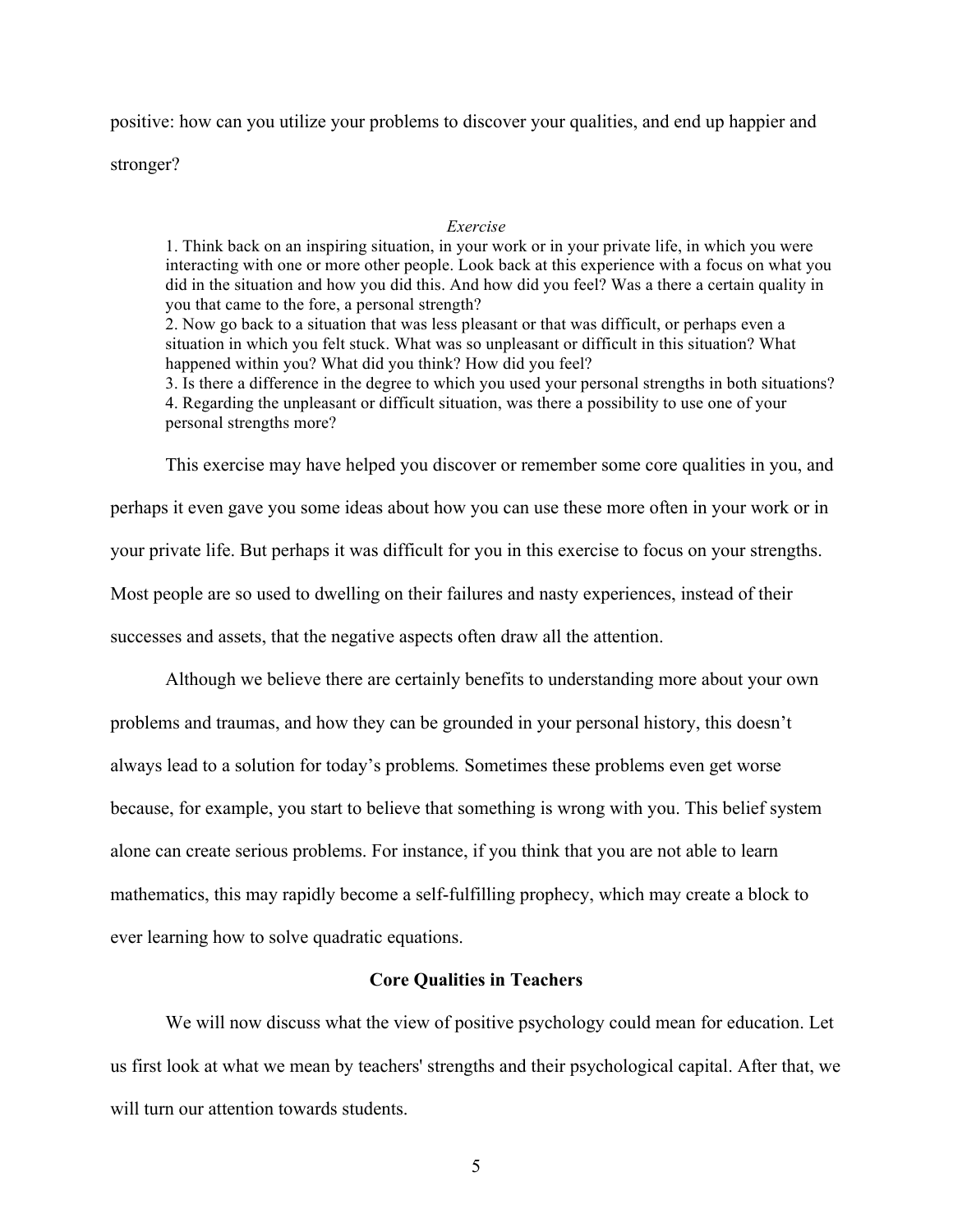#### *Exercise*

Think back on an inspiring teacher you have had in school or at the university level. Write down one or two characteristics of this teacher.

At a variety of educational conferences and in professional courses, we have asked people the same question: think back on an inspiring teacher you've once had and identify a characteristic of this teacher. Most of the answers we get from this prompt name characteristics such as enthusiasm, commitment, care, humor, passion – in other words, personal qualities. Educationalists are not used to putting such qualities at the foreground of their views and theories on education. As noted above, they are rarely included in official lists of teacher competencies and assessment criteria. In such lists, often the focus lies more on technical competence or skills and not on personal qualities, whereas most of us have had the experience that personal qualities are what made the memorable difference in our teachers. As Tickle (1999, p. 123) puts it: "In policy and practice the identification and development of personal qualities, at the interface between aspects of one's personal virtues and one's professional life, between personhood and teacherhood, if you will, has had scant attention." Tickle mentions such qualities as empathy, compassion, understanding, tolerance, love, and flexibility. He says that they are essential qualities for teachers, maintaining: "The teacher as a person is the core by which education itself takes place" (p. 136). This does not mean that technical competence is not important in teaching. It surely is. What we want to emphasize, however, is that it does make a difference if teachers' professional competencies are grounded in personal qualities such as empathy, love, enthusiasm, and passion.

While positive psychologists use the term character strengths for these qualities, we prefer the term *core qualities* coined by Ofman (2000), because it refers to the 'core' of the person. The term core qualities also stresses its difference from the concept of 'core competence' (often used in the literature on competency management, for example by Prahalad & Hamel, 1990). Ofman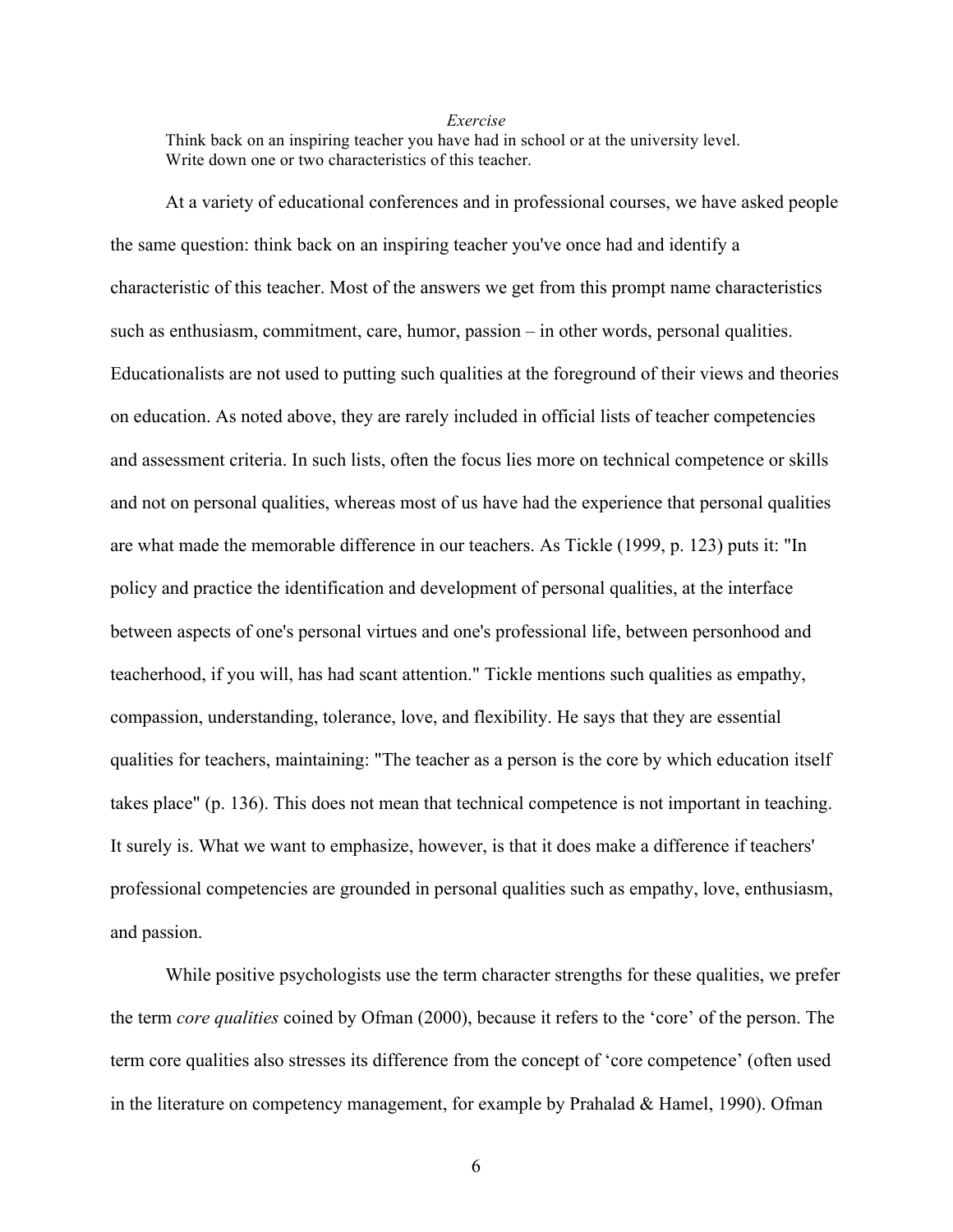states that core qualities are always potentially present in human beings. He maintains that the distinction between qualities and competencies lies primarily in the fact that qualities come from the inside, while competencies are acquired from the outside. Almaas (1987, p. 175) uses the term *essential aspects*, which he considers absolute in the sense that they cannot be further reduced, or dissected into simpler component parts. This is an interesting observation: indeed, technical competencies, such as the competency to maintain classroom discipline, can be further reduced into sub-competencies, whereas a core quality such as passion or care cannot be split up; they are one 'whole'.

### **Core Qualities in Students**

Now we turn our attention to students in schools, either at the elementary or at the secondary level. But everything we will discuss is equally applicable to university students as well.

#### *Example*

Two 9<sup>th</sup> grade students are working on an assignment to design a truck with a crane capable of hoisting up an object that a person would need both arms to lift. They have to construct a prototype at a scale of 1:5.

This assignment is a real challenge for the students. They have to use their creativity along with their analytic strength, perseverance, handiness, and so forth. These are core qualities that are not only important for the rest of their school careers, but also in the rest of their lives. This is an important reason to focus on children's core qualities: these qualities can be applied to many different situations. They are less domain-specific than many subject-specific competencies; in other words, they have a *high transfer value*.

If we want to make optimal use of the value of core qualities, it is important that teachers help children recognize such assets in themselves and use them as much as possible.

*Example: A test* A student in elementary school has written the following answers to five problems: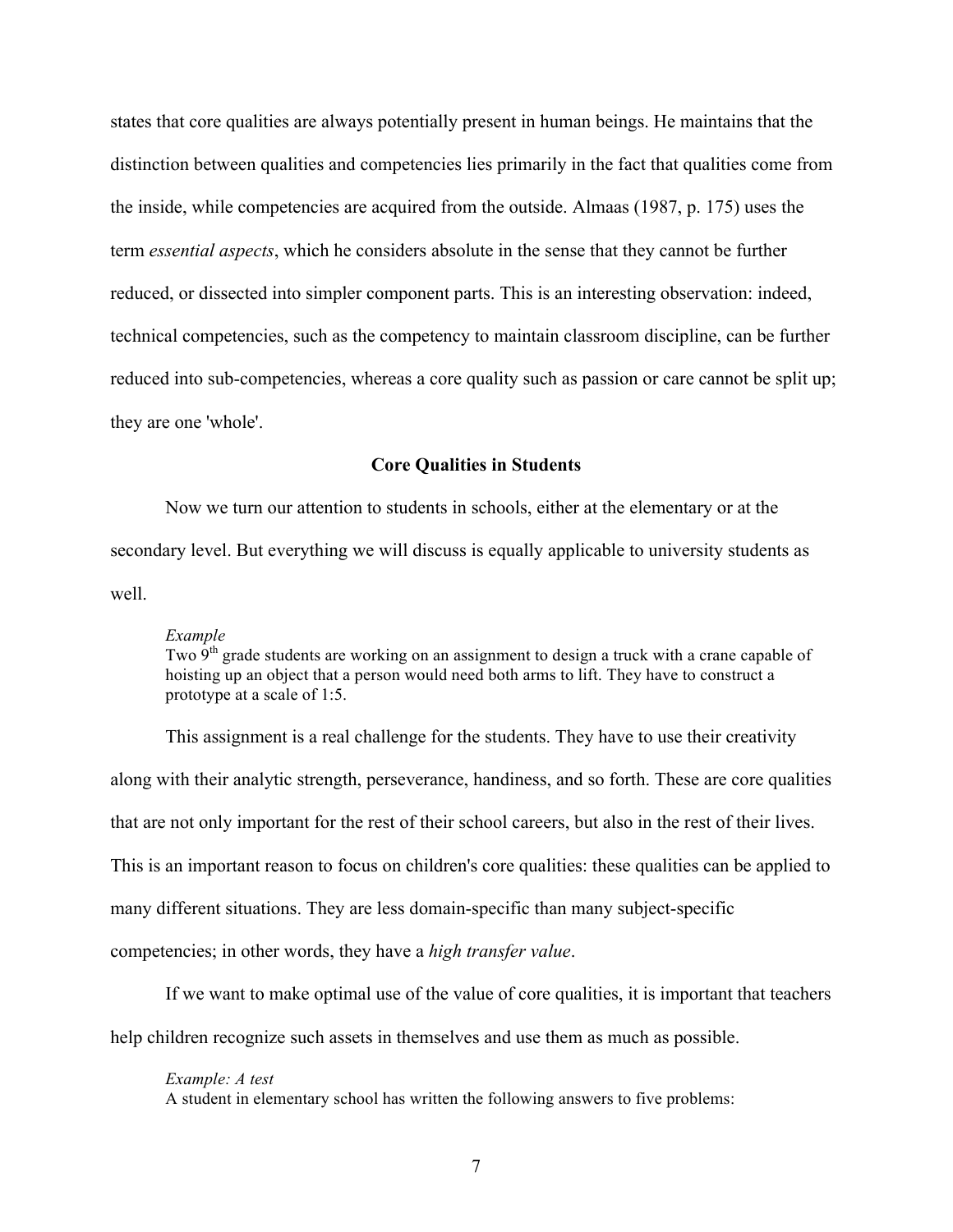$12 + 9 = 21$  $35 - 7 = 28$  $25 + 8 = 32$  $14 - 8 = 6$  $33 + 9 = 42$  $36 - 7 = 29$ 

Many teachers will react by saying "One mistake!" instead of "Well done, they are almost all correct." A teacher who responds "well done" may even go one step further and use his or her experiences with the student to name a core quality. For example, when a student has not been very motivated or attentive for a period of time, and now shows improvement in these areas, the teacher may say: "You have the ability to be very focused!" And it is helpful then not to talk about the period of time in which the student used that quality less.

Sometimes we ask students: "When was the last time a teacher noticed a quality of yours?" Generally these students look at us as if they would say: "What on earth are you talking about?" Then we explain what we mean, but generally this only clarifies that core qualities are seldom mentioned in school. Teachers do say things like "well done," which generally leaves the student with a positive feeling but brings little specific insight into what exactly was well done. Teachers seldom say: "I see in you the quality of persistence," or, "Wow, you are creative!"

Through such interventions, children can feel truly seen as a person. This is generally not the case if teachers, in their feedback, focus on competencies. The interesting thing is that core qualities can actually be stimulated or nurtured in this way. For example, if students are seen displaying their quality of 'care' for others, as we start to recognize and name this quality as a personal strength, they become more caring, as if qualities somehow grow through giving them attention. If a teacher views a student as creative, this student will become more motivated to use her creativity in future situations. We do not believe in using this as a new 'trick' to promote children's growth. In our view, what is needed is that the teacher is whole-heartedly committed to children's growth, so that the children can feel that the feedback on core qualities is genuine and stems from the teacher's love and care for them.

Some teachers believe that you have to wait with giving feedback to children about their core qualities until the secondary school level, because only then they can understand what you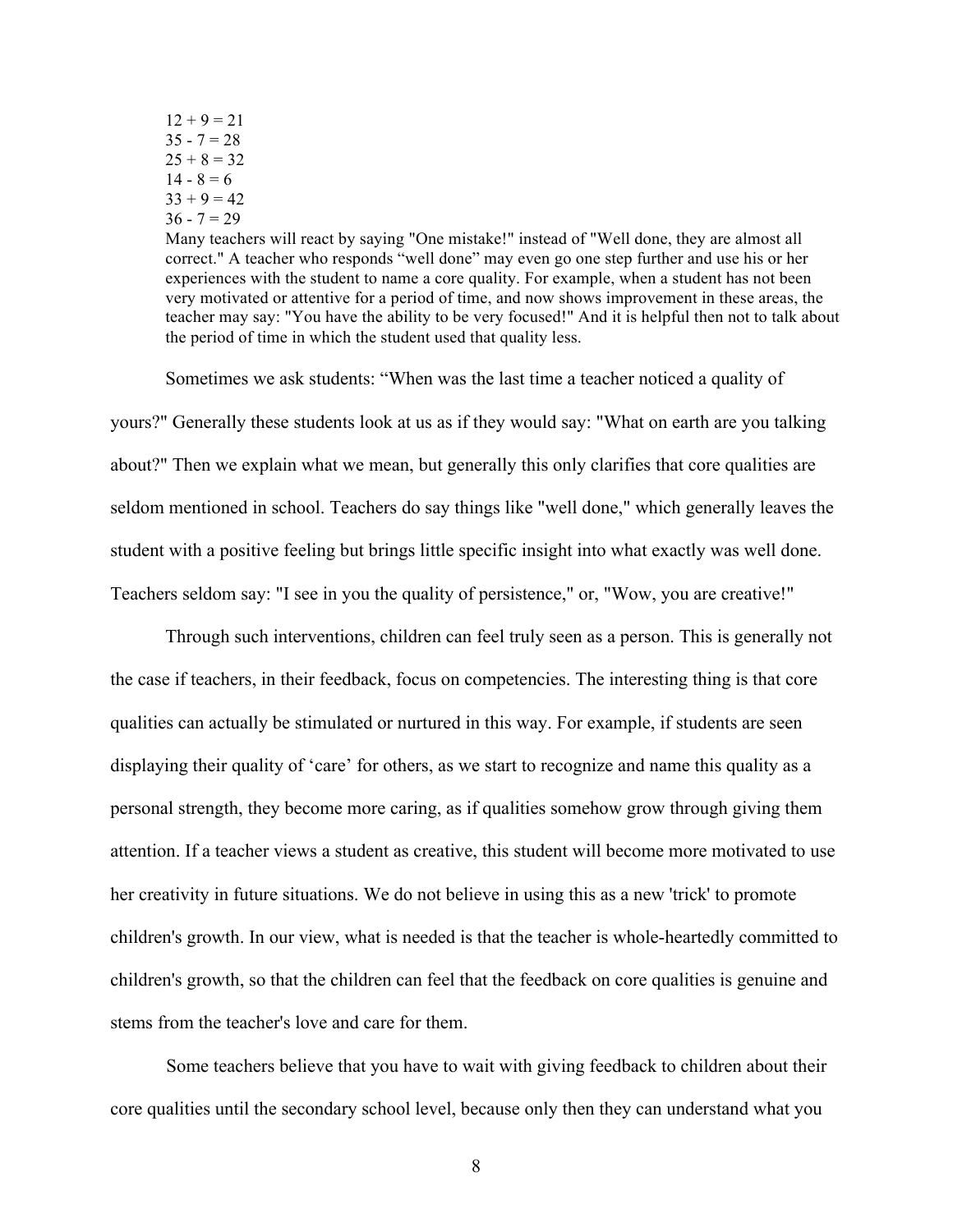mean. However, elementary school teachers have noticed that you can start at an early age, for

example when children are four years old.

## *Example*

A teacher in a elementary school in Amsterdam discusses with her  $3<sup>rd</sup>$  grade students what they are good at. The students react enthusiastically. The boys focus on their physical abilities: one can stand on his hands, the other can spin on his hands or feet, and a third can do push-ups with one hand. Gradually the students start to see that there are also other qualities that are important, such as: creativity, care for others, attentiveness, and so forth. Next, the students make a birthday calender of their group. Each name on the calender is accompanied by a core quality of the child.

Of course, you will have to find a language that children understand. This appears to be less diffcult than people expect. Because children feel truly seen when their core qualities are fed back to them, they are very strong at understanding what the words mean. Some examples as used by an elementary school teacher:

*Honesty*: You tell exactly what has really happened. You are honest. *Curiosity:* You like to understand things, and discover new things. You are curious. *Patience:* You are very good at waiting and at working on something that takes time. You have much patience.

*Humor:* You can make nice jokes. You have humor.

# **Does the Emphasis on Core Qualities Work?**

An interesting question is: Does it work? Does the attention given to core qualities lead to positive outcomes? And if so, what kind of outcomes? A striking experiment was carried out by Seligman and his colleagues (Seligman et al., 2005). With the aid of a questionnaire measuring people's core qualities, they helped participants in an experimental group to identify their 'top strengths' and asked them to use one top strength in a new way, every day during one week. Before and after the week, the experimental group used the questionnaire to rate their well-being, in other words, the general feeling of happiness in their lives. The remarkable outcome was that, after the week, the experimental group scored significantly higher than a control group whose assignment had been to write a short passage each day of the week on something they remembered from their past. Even more striking, however, was the finding that half a year after the experiment, the experimental group still scored significantly higher than the control group on the well-being questionnaire. The idea that people can become more happy through such a small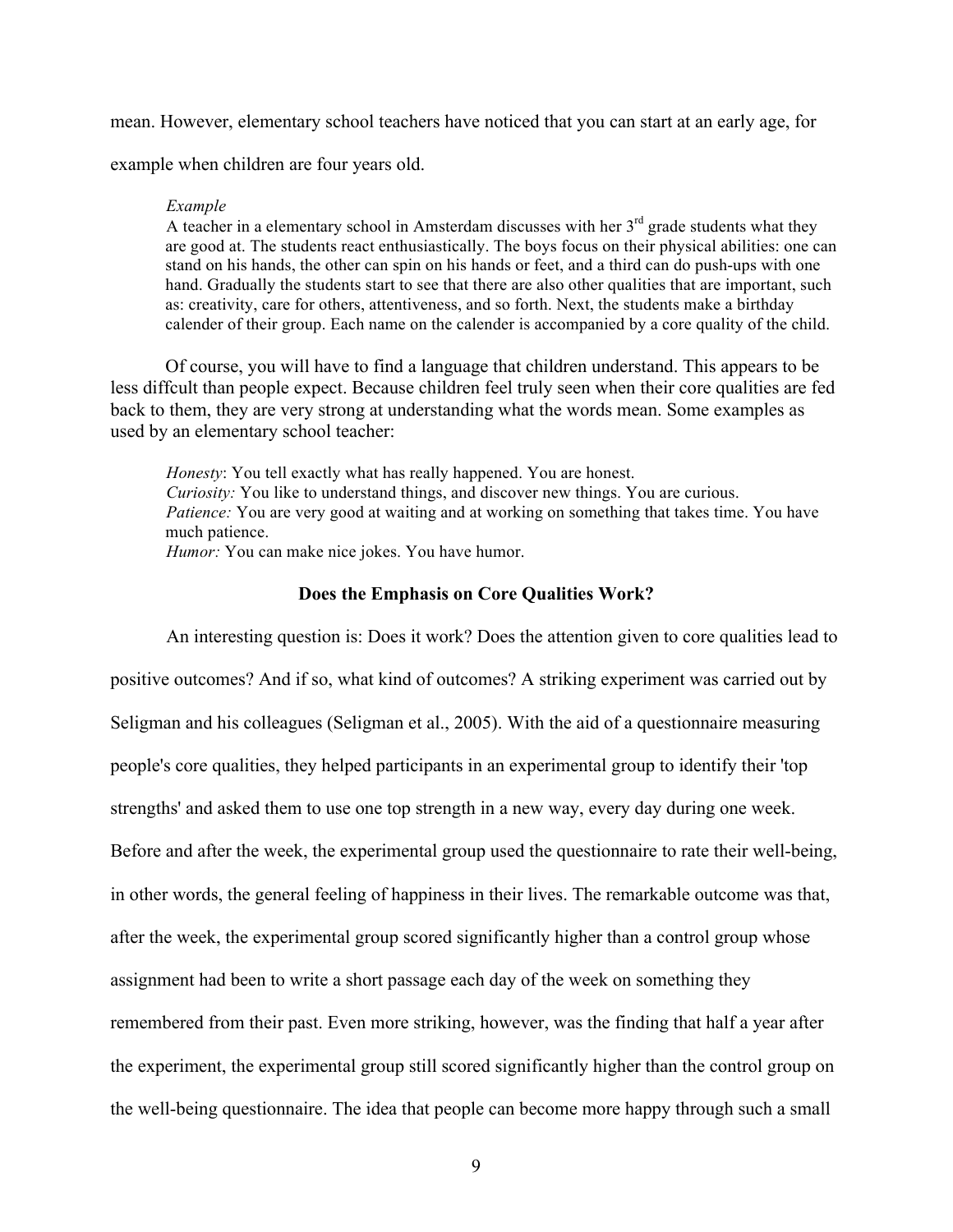experiment, and with such a small investment of time and energy, seems to suggest that there might be an important positive impact from a focus on core qualities.

However, in these times of emphasis on academic standards and testable outcomes, one might wonder if it is sufficient that people become more happy. In this respect, other studies in positive psychology reveal outcomes that should, in our view, convince people in education of the need to focus on students' and teachers' core qualities. For example, research by Fredrickson (2002, 2009) has consistently shown that a focus on positivity leads to higher motivation, more self-efficacy, and better performance.

All this has led Dutch researcher Peter Ruit to carry out an experiment with elementary school students quite similar to the experiment done by Seligman and his team. In Ruit's experiment, described in Chapter 9 of this book, we can see that the outcomes in children at least partly concur with the results of the research in positive psychology. Ruit's study showed that by means of a short intervention, young students can be helped to become aware of their core qualities, to chose one of them, and to use this core quality consciously in new ways. After three months, more than 80% of the students still remembered the chosen core quality and 58% of the students indicated that they still used it.

In another example given in this book, we tried to promote teachers' awareness of the importance of focusing on strengths–in themselves and in their students. Although our intervention is generally limited to a small number of workshop days for staff and the promotion of peer coaching, it seems to be highly successful according to the participants (Korthagen & Vasalos, 2008). In Chapter 8 of this book, Attema-Noordewier and her colleagues report the outcomes of their study that introduced such a staff development program into six elementary schools in the Netherlands. One important outcome was that teachers became more focused on their students' qualities instead of their weaknesses. Teachers also felt more effective in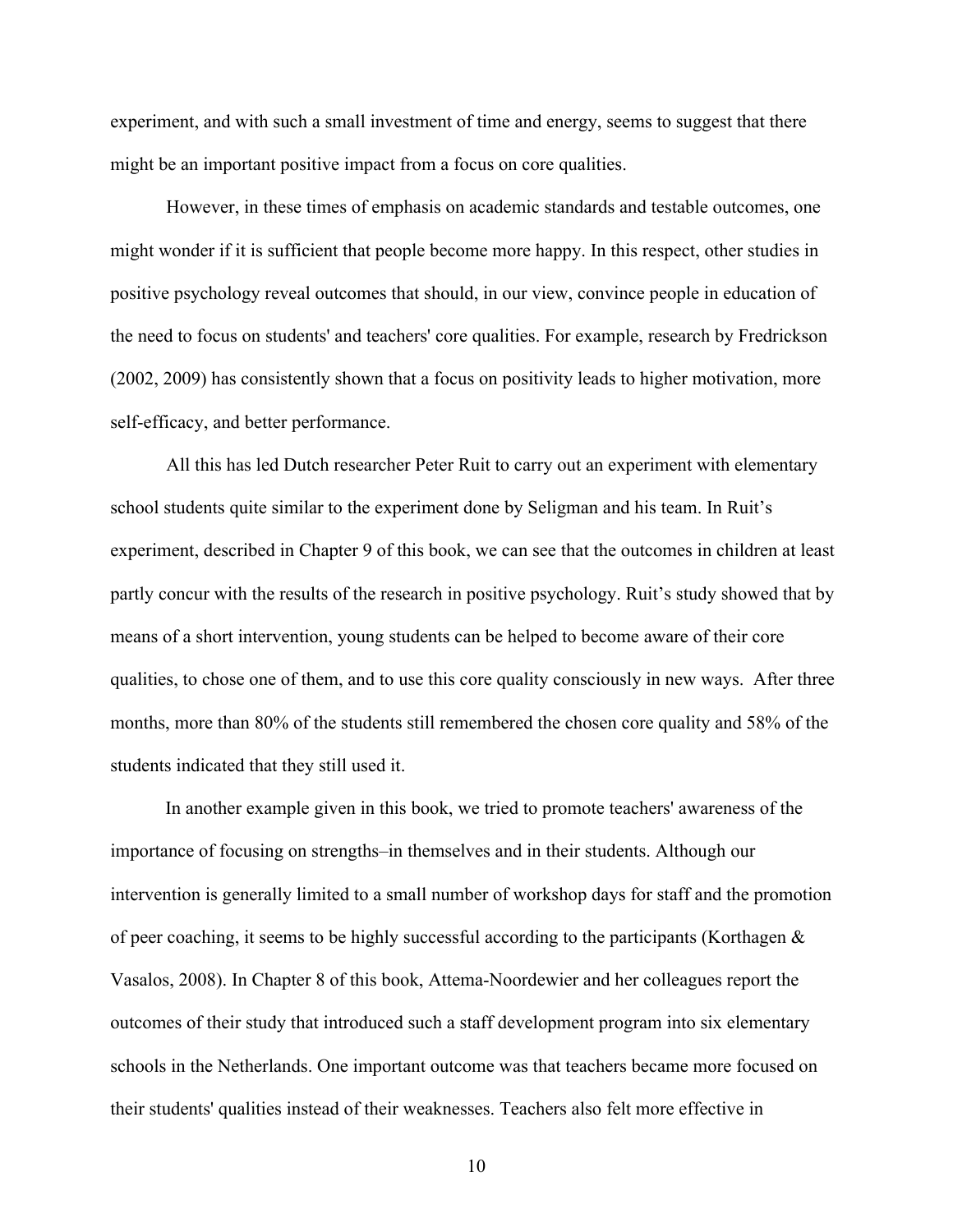recognizing and tackling obstacles to learning and personal growth, in students and in themselves. Thus, much more potential was being liberated than before, again in teachers as well as in students. When looking at the professional development that took place in these teachers, it was evident that they became more successful in creating the conditions for optimal learning.

Through all of this, the relationships between teachers and students and among students changed fundamentally. In other words, the culture of the school changed. Participants reported back that this even expresses itself in coffee table conversations. Parents reported in their observations that their children were changing in a positive sense. Really *seeing* each other and making personal contact then became central themes in teaching. Teachers started to recognize that these form the basis for interpersonal relations supporting learning and growth (see Chapter 8 for more details). When talking about outcomes, what those involved in the study said is the most telling, as in the statements below.

A female teacher put it like this:

I have never felt more at home in my team than I do now. We are really talking to each other. That to me is the biggest outcome. And add to this the wonderful fact that it has already been channeled to the children. Life in the school is vibrant again. This is something I have missed for years. I think this is very precious.

#### Another teacher reported:

I find it something very dear to me that I can stand there in front of the class and hand this 'flow' to these children, and that they hand it on to each other. And the trust you then give them and that they gain in each other. You then really have the feeling that you are giving them something for society, and that it is not just the math lesson that matters.

#### The head of an elementary school said:

Teachers' progress can be observed in the student group. Even an 'old hand' tells me with a broad grin that he is doing things differently! That, too, I have been able to observe. They [the teachers] are really involved in it. I also notice that relations between teachers and students are improving. Mutual understanding is genuinely growing. There is more openness between colleagues.

#### Another school principal said:

To have taken this road together as a team has tremendous added value, has triggered a lot of commitment and awareness, and is being much appreciated by the parents.

A colleague, who was a regular visitor to one of the participating schools, but had not been there for the last three months, noticed: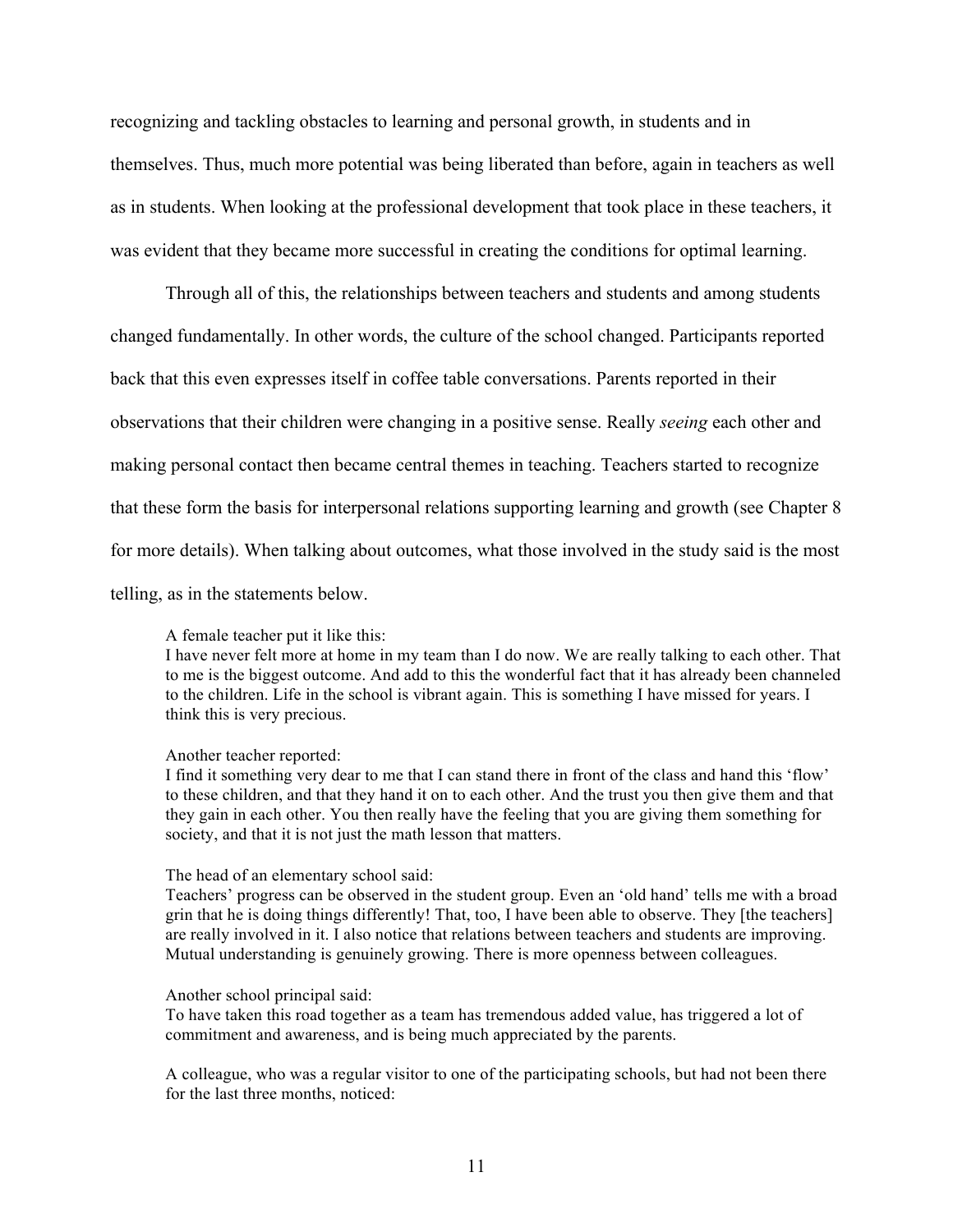Something has changed here, something has happened. Earlier, there were frequent grumblings, now there is a positive atmosphere in the school and in the team room.

Adding to the examples above, we have also worked with teacher educators in the U.S.,

the Netherlands, and several other countries, sometimes with even more striking results. Here are

some of the evaluative remarks of US participants following a four-day workshop on 'core

reflection'.

•The biggest benefit for me has been learning new tools for refocusing problems and obstacles into strengths.

•A gained a sense of self-identity, freedom from limiting beliefs, empowerment to fulfill my life purpose.

•You would not know how much profound impact you've done to me personally and professionally. I feel so fortunate to be there at the first workshop you've given in America! •To function from a place of strength, to affirm the qualities in self and other, and to have language that is approachable are all incredible valuable.

•Since returning, I have told colleagues and students that in my many years as an educator, I think this has been the most powerful and transformative experience I have ever had.

•The techniques of core reflection are really limitless in their application.

•This has been the most profound, influential workshop I've ever had in my life. It presented me with, no, immersed me in an ideal vision for my work, my teaching and my way of being that.

In Chapter 12 of this book, Erin Wilder, Younghee Kim, and William Greene report on

the significant changes in teacher preparation at Southern Oregon University resulting from two

professional development programs on core reflection. Again, their study shows that the

outcomes were not only important for individual teacher educators and their students, but that a

remarkable cultural change took place within their School of Education.

The other chapters in this book, too, present evidence that core reflection has a strong

impact on student, teachers, and teachers educators. The chapters in this book also highlight *how*

and *why* core reflection works. Before ending the present chapter, we wish to focus on the deeper

meaning of such outcomes for the development of identity–both as a person and as a

professional.

# **A Final Reflection**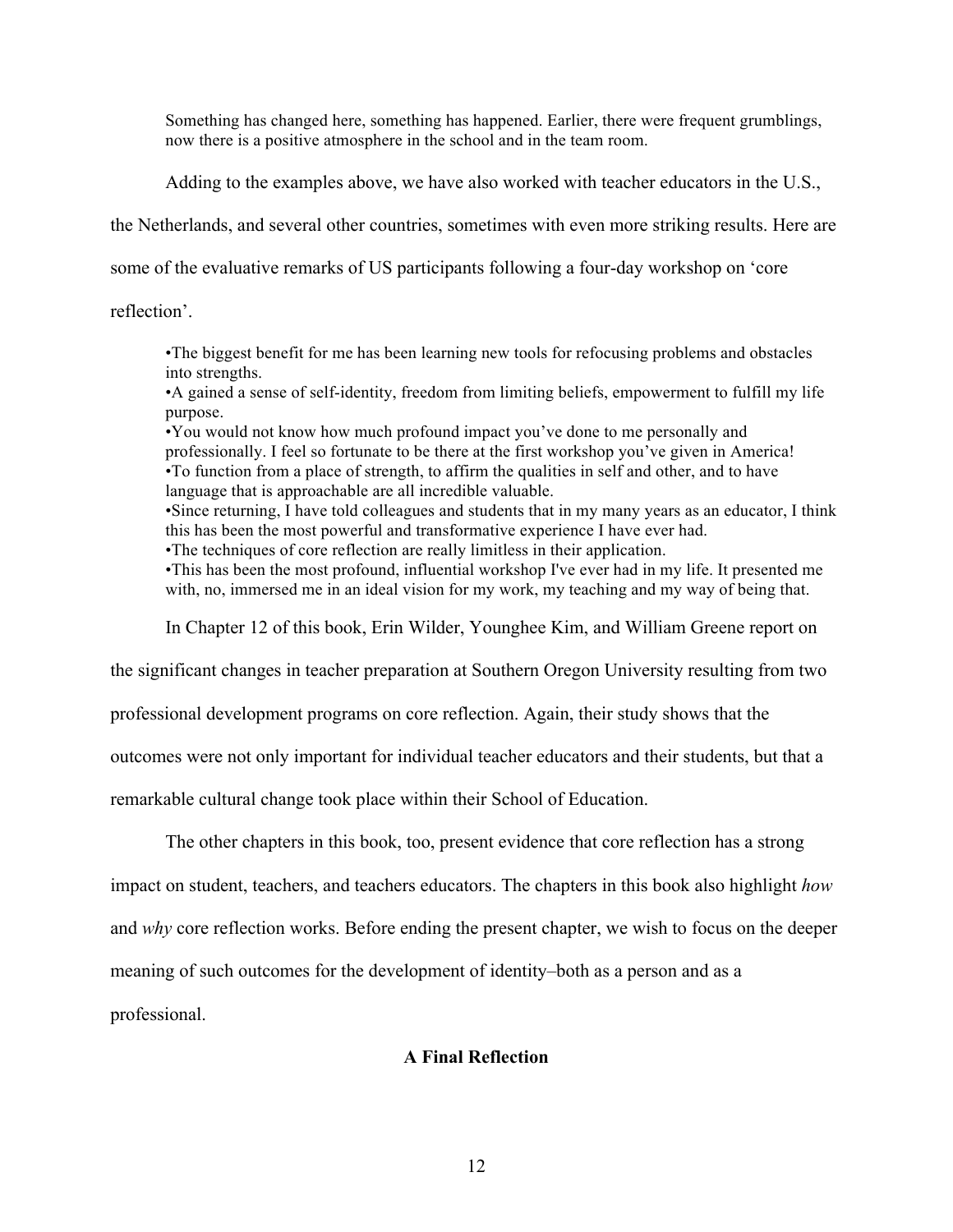We believe that becoming aware of your own core qualities is an important ingredient in identity formation. For children, we think it is important to develop a sense of who they are as human beings and what their role in the world might be. For teachers, we connect the idea of core quality awareness to the notion of professional identity, a topic that has received much attention over the last few years.

It is clear that we live in a complex and rapidly changing society where, for many people, the traditional bonds of family and community, have eroded. As a consequence, people have less connection to the self-evident beliefs and values that were once integral to these traditional bonds. Sometimes this familial and social estrangement means that people have to discover for themselves their own direction and purpose in life. Core reflection suggests that staying in contact with their own personal *identity* and developing core qualities is a prerequisite for people to tap into their own unique potential, for directing themselves in realizing that potential, and for relating to other people. As Buber (1983, first edition 1923) helped us see, one's personal identity is formed and experienced in the company of other people. Moreover, the encounters we have with other people help us realize that we are not merely individuals but that our lives are connected with others, in fact, that we could not survive without them. In other words, it is in the relationship between oneself and other people that self-understanding and the awareness of one's *interconnectedness* with other humans becomes possible.

In our view, it is a teacher's task to guide children in these, perhaps most essential, aspects of life: the development of self-understanding and a sense of interconnectedness. This can be crucial in situations in which children struggle with their parents' divorce, or other family problems, but also of issues such as finding their place within the peer group, dealing with stress and emotions, meeting the demands of today's school system, and so forth. These challenges can direct the child toward questions such as: who am I (*self-understanding*), and how can I live the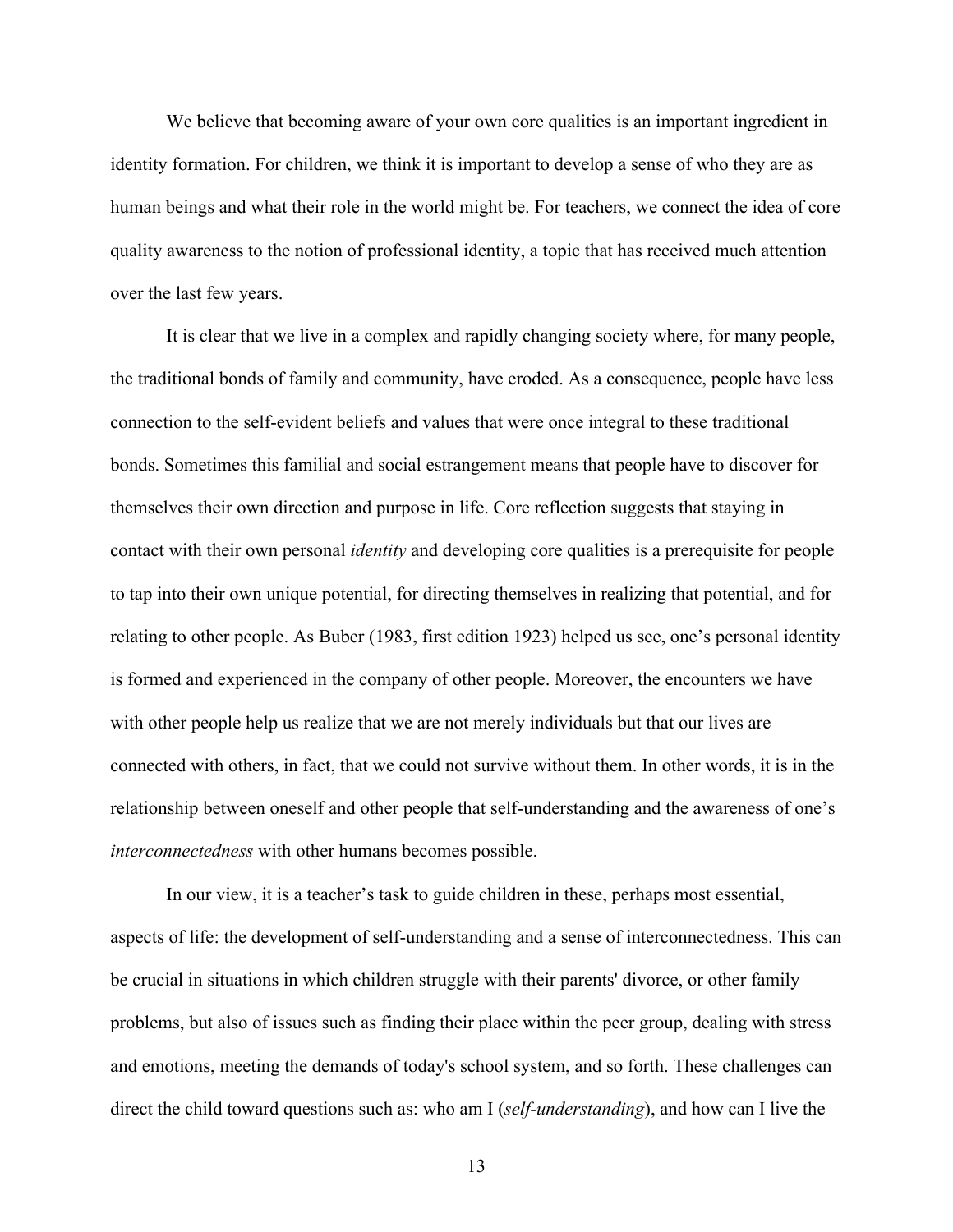life I wish in supportive relationships with others (*interconectedness),* amidst the challenges that I am faced with? We believe it is an important goal of education to help children find answers to these fundamental questions. This has a direct bearing on the role of schools and teachers, and thus on the development of teachers' professional identity.

## References

Almaas, A. H. (1987). *Diamond heart, book 1.* Berkeley: Diamond Books.

Buber, M. (1983). *Ich und Du*. [Me and you.] Heidelberg: Schneider.

- Fredrickson, B. L. (2002). Positive emotions. In: C. R. Snyder, & S. J. Lopez (Eds.), *Handbook of positive psychology* (pp. 120- 134). Oxford, etc.: Oxford University Press.
- Fredrickson, B. (2009). *Positivity: Groundbreaking research reveals how to embrace the hidden strength of positive emotions, overcome negativity, and thrive.* New York, NY: Random House.
- Fredrickson, B. L., & Losada, M. L. (2005). Positive affect and the complex dynamics of human flourishing. *American Psychologist, 60,* 678-686.
- Korthagen, F. & Vasalos, A. (2008, March). *'Quality from within' as the key to professional development.* Paper presented at the Annual Meeting of the American Educational Research Association. New York.

Ofman, D. (2000). *Core qualities: A gateway to human resources*. Schiedam: Scriptum.

- Peterson, C., & Seligman, M. E. P. (2004). *Character strengths and virtues: A handbook and classification.* Oxford, NY: Oxford University Press.
- Prahalad, C. K., & Hamel, G. (1990). The core competence of the corporation. *Harvard Business Review, 68*(3): 79-91.